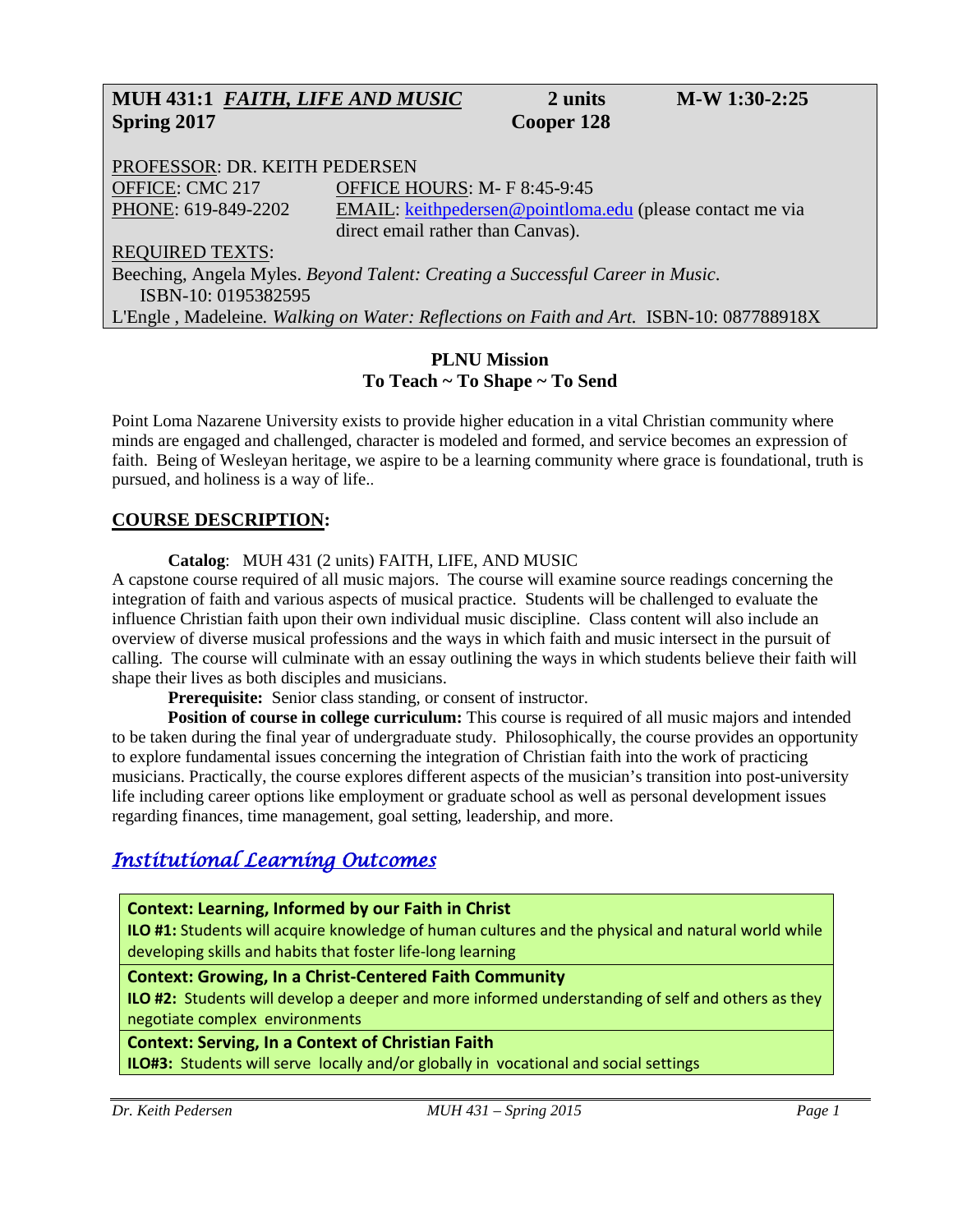# *Departmental Student Learning Outcomes*

This course specifically addresses Music Department Core Student Learning Outcome #4: Develop and articulate a clear application of the concepts of calling, role, path and purpose as they apply to the field of the music discipline.

# **COURSE OBJECTIVES (Course Learning Outcomes):**

- Students will develop self-knowledge of their abilities, goals and direction resulting in a clear articulation of aligned role-path-purpose that will both define a higher mission and describe concrete steps (immediate and long-term) to achieve their purpose.
- Students will articulate an understanding of broad categories of the professional roles filled by career musicians and the career paths that customarily prepare for those roles.
- Students will develop a professional portfolio of promotional material that includes a professional résumé, completed grad school applications, letters of recommendation, and various publicity materials (elevator speech, biography, business card, and contact list).
- Students will develop and demonstrate networking skills by creating questions for and completing interviews with six mentor/models.
- Students will create a personal narrative that articulates an understanding and application of the course's three central themes of role, path, and purpose. As part of this process, students will create a proposed 5-year path plan that leads toward a desired professional role. This material will be prepared in essay form and then summarized in an oral presentation given in lieu of a final exam.

# **METHODS USED IN THE COURSE**:

Students will

- Complete readings as assigned
- Participate in class discussion and activities (participation is vital)
- Complete weekly writing assignments (due prior to start of class via Canvas)
- Complete Projects (resumé, grad school-competition-grant applications, practice interviews, portfolio preparation, etc.)
- Interview 6 professional practitioners (people who get paid because of their music degree)
- Observe and take notes on guest presentations in class from PLNU music graduates
- Assemble a resource portfolio/binder of projects, class handouts, contacts, interviews and essays
- Write and present an extended essay on the integration of your personal faith experience with your current understanding of your vocational calling. The essay should discuss your desired professional role, your current vocational path of educational and professional experiences, and any over-arching sense of purpose that you believe is directing your life (see additional details in rubric on Canvas).

# **COURSE REQUIREMENTS, POLICIES & GUIDELINES:**

1. *Attendance*: Prompt attendance and active, informed participation in all class meetings is expected. According to university policy, students missing more than 3 classes are subject to de-enrollment from the course and a grade of "F" or "NC". Six or more unexcused absences will result in de-enrollment. Deenrollment may have serious consequences on residence, athletic, and scholarship requirements; it may also necessitate a reduction or loss in a student's financial aid. Exceptions to this policy are certain university sponsored activities approved in writing by the Provost, family emergencies, and medical emergencies for which I must receive written notification from your doctor.

http://catalog.pointloma.edu/content.php?catoid=14&navoid=1089#Class\_Attendance If you must be absent, please email me in advance, or ASAP if you are sick. If you must leave class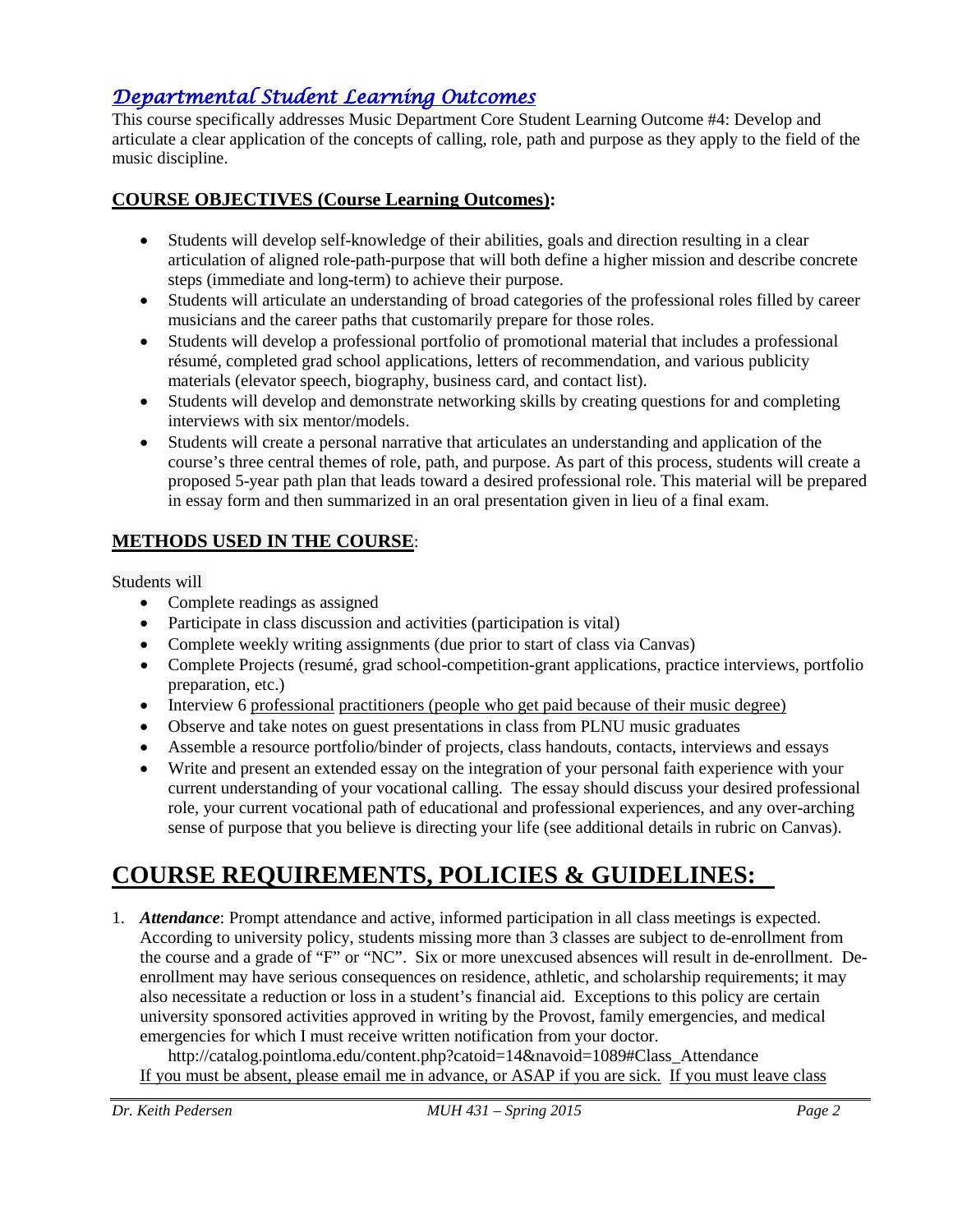early, please let me know before class. Communication regarding attendance is crucial.

- 2. *Class Preparation*: Complete all readings and assignments. These should be prepared in advance of the class scheduled/due date.
- 3. *Methods used in this course:* In this class we will use lecture, discussion, student response, and student presentations.
- 4. *Class Participation*: The overall quality of your class participation rests upon attendance, written responses, and contributions to class discussions. Electronic devices may be used for class related activities, but you are expected to refrain from any form of electronic communication in class. Periodic reporting of progress toward completion of the final essay will be expected during the second half of the semester.
- 5. *Assignments*: Completion of all assignments is required.
	- a. Assignments/exams may not be made up.
	- b. It is your responsibility to see to it that I receive your work.
	- c. Each assignment must follow format given and be completed on or before deadlines.
	- d. Late assignments will not be accepted either in person, by delivery, or in my mailbox (unless you and I have communicated prior to the deadline about extenuating circumstances).
	- e. Always keep multiple disc and hard copies of your work so that you can provide duplicate copies if needed.
	- f. University level writing standards are expected on every written assignment (correct grammar, mechanics, documentation, etc.). Assignments with more than 3 errors on a page may be returned unmarked. No handwritten assignments accepted (unless so specified).
	- g. You may be required to attend office hours with the professor if need arises.
- 6. *Email*: You are responsible for routinely checking your *pointloma.edu* account for electronic messages from me (and sometimes from your classmates). You are fully accountable for all course material, announcements, communications that are distributed via email; and I will send messages only to your *pointloma.edu* accounts.
- 7. *Extenuating Situations & Grades*: No "Incomplete" grades will be assigned unless extenuating circumstances (e.g., death in the family, automobile accidents, hospitalization) prevail. If you find yourself in such a situation, contact me immediately. You must submit, in a timely fashion, any necessary and valid documents to verify your situation (e.g., doctor's letter on letterhead, funeral service program, police report, telegram). Federal fair use policy requires ending access to Canvas resources after three weeks. Instructors should keep this in mind when establishing incomplete grade resolution requirements and deadlines.
- 8. *Academic honesty*: Academic dishonesty is a serious offense in any academic institution. Moreover, in a Christian environment we believe one's character and honesty have spiritual and moral implications. Thus, cheating and plagiarism (any use of someone else's ideas or words without citing the source) will earn you an "F" for the written work in question, and may be grounds for failure in the course. (See *PLNU Catalog*.) Standards of honesty also apply to attendance: signing in for someone else or leaving after signing in is dishonest and will have consequences.
- 9**.** *Classroom Decorum*: Appropriate academic attire is required in all class sessions: this excludes sorority/fraternity rush and sexually suggestive (either in design or logo) or revealing attire.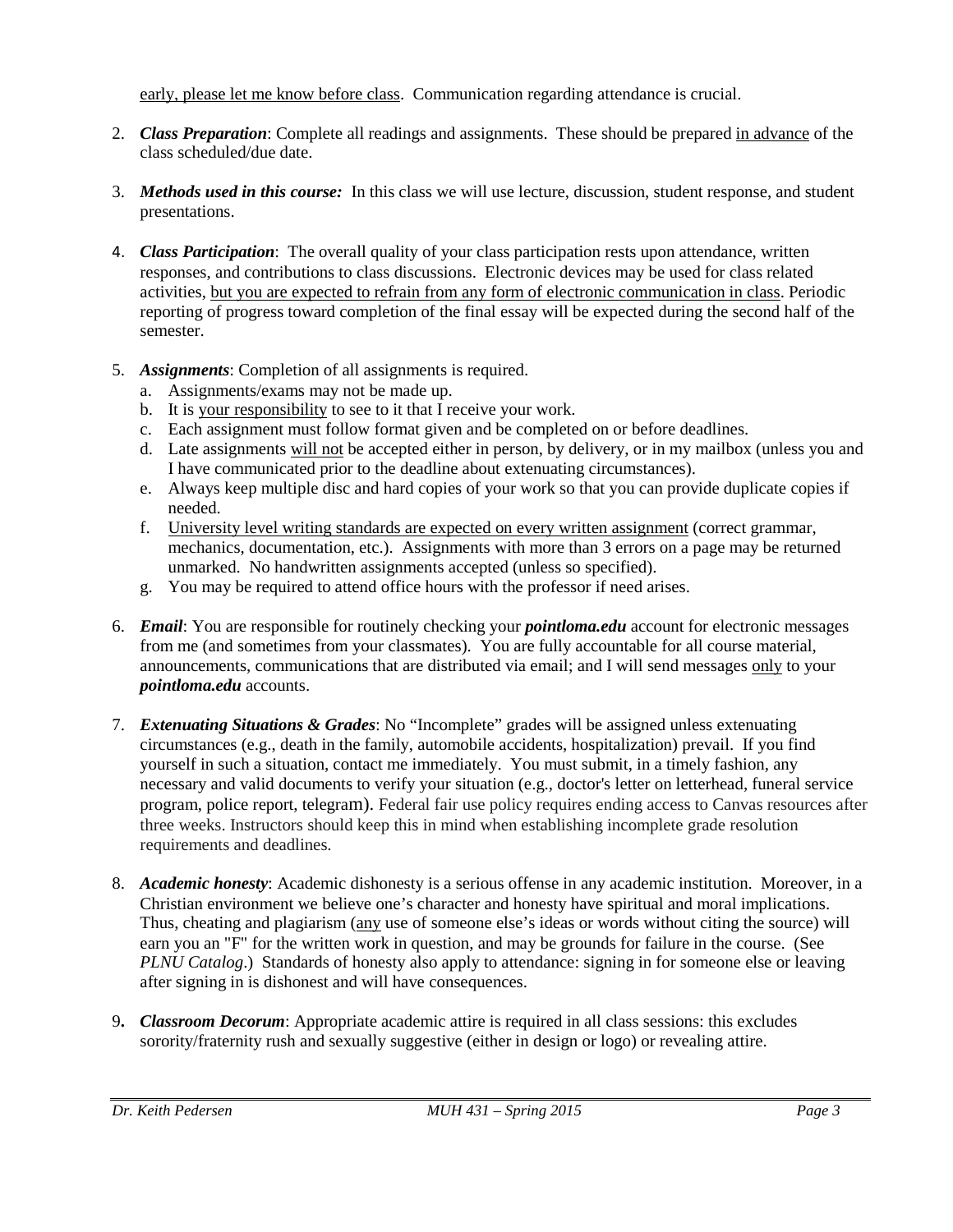- 10. *Instructor Availability*: The instructor will be available during the office hours listed on page 1. Making an appointment when possible will be appreciated. Other times may also be arranged if the listed times are unworkable.
- 11. *Academic Accomodations:* While all students are expected to meet the minimum standards for completion of this course as established by the instructor, students with disabilities may require academic accommodations. At Point Loma Nazarene University, these students are requested to file documentation during the first two weeks of the semester with the Academic Support Center (ASC), located in the Bond Academic Center. This policy assists the University in its commitment to full compliance with Section 504 of the Rehabilitation Act and the Americans with Disabilities Act. Section 504 (a) prohibits discrimination against students with special needs and guarantees all qualified students equal access to and benefits of PLNU programs and activities. Once the student files documentation, the ASC will contact the student's instructors and provide written recommendations for reasonable and appropriate accommodations to meet the individual learning needs of the student.
- 12. *FERPAPolicy:* In compliance with federal law, neither PLNU student ID nor social security number should be used in publically posted grades of returned sets of assignments without student written permission. This professor will meet the federal requirements by distributing all grades and papers individually. Also in compliance with FERPA, you will be the only person given information about your progress in this class unless you have designated others to receive it in the "Information Release" section of the student portal. See Policy Statements in the undergrad student catalog.

# **COURSE EVALUATION:**

|                                                | Your work will not be graded on a curve. A traditional US scale will be used (+ and – grades are divided at 7 |
|------------------------------------------------|---------------------------------------------------------------------------------------------------------------|
| and 3 points).                                 |                                                                                                               |
| $\Lambda$ indicates executional work $00$ into | $\frac{1}{2}$ indicates minimally necessary weaks $\epsilon_0$ into                                           |

- **A** indicates exceptional work: 90+pts. **D** indicates minimally passing work: 60+pts.
- 
- 
- 
- **B** indicates superior work: 80+pts. **F** indicates unsatisfactory work : 60>pts.
- **C** indicates acceptable work: 70+pts.

Your grade will be based on the quality of your work in these areas: Points

| Course Assignments                                                    | 25        |
|-----------------------------------------------------------------------|-----------|
| Essays                                                                | 15        |
| Class Participation (including attendance and reflecting preparation) | 15        |
| <b>Final Essay</b>                                                    | 25        |
| <b>Final Presentation</b>                                             |           |
| Binder/Portfolio                                                      | <u>15</u> |
|                                                                       | 100       |

# **SAYINGS For LIFE (SFL):**

Each student will be expected to present several "SFL." Every class students will be called upon to share one or two of their favorite/guiding sayings and explain why it is important to them. Each class member will collect their favorite quotes in their binder along with any annotations. It would be best, early in the semester, to collect 4-5 to have at hand at any given time.

# **RESOURCE PORTFOLIO/BINDER:**

Each student will create a resource portfolio portfolio/binder of notes, projects, class handouts, contacts, interviews and essays. The form and format is up to you although binders are strongly recommended. Each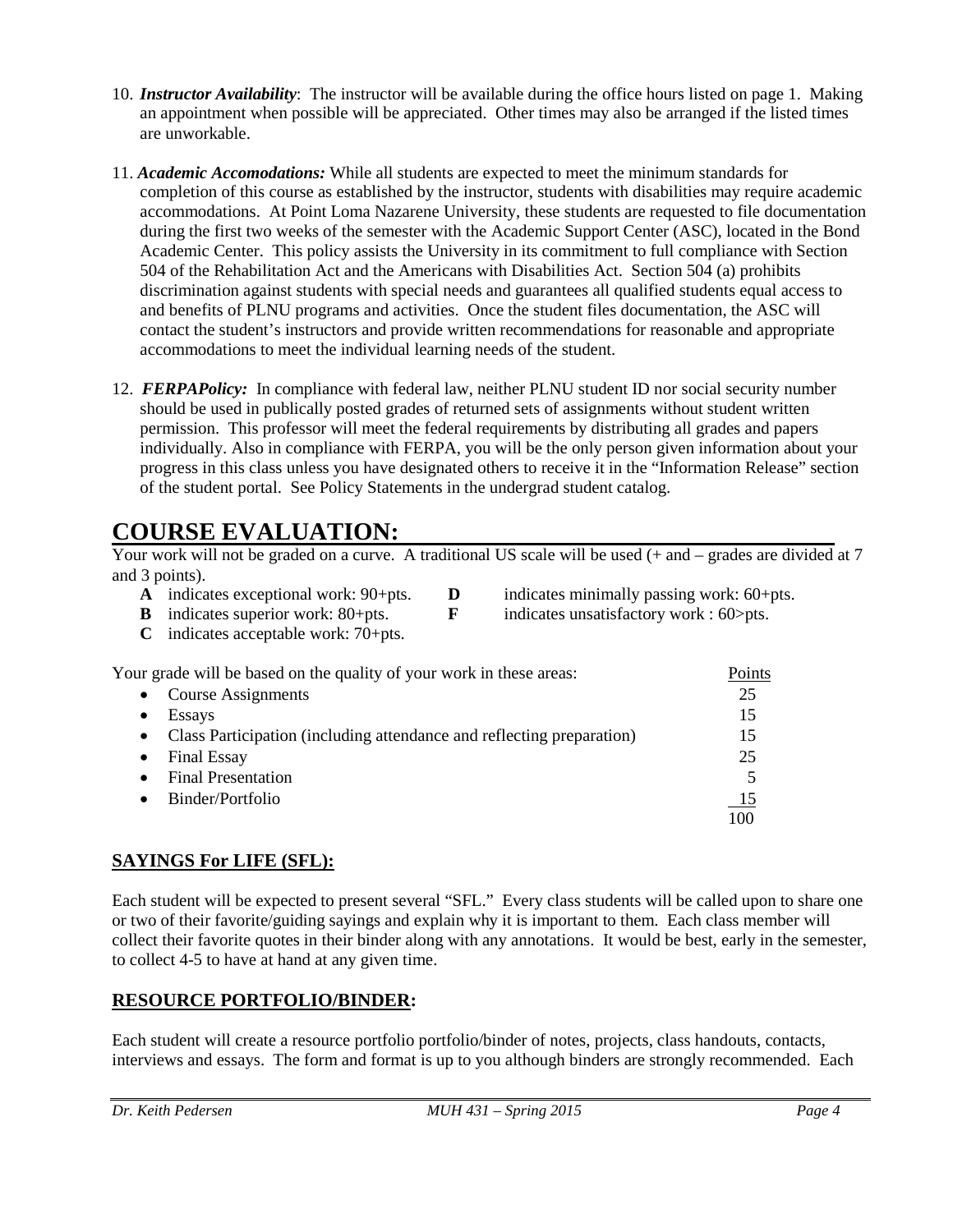project will have a table of contents, with categories and each item in the portfolio clearly identified and appropriately placed. Suggested category headings and items could include (but are not limited to):

Purpose/Roll/Path Producing the Product (Social Media, Letter of Application, Graduate School Application, Letters of Recommendations, Finding Employment-Landing the Job, Contacts) Finances (Budget, Taxes, Health Care, Retirement) Time Management/Prioritizing Interviews (6 informational interviews) Inspiration (Bible verses, *Bon mots*, SFL) Books to read Things to do before graduation Things to do immediately/6 months/1 year after graduation

## **RESOURCES:**

#### *The Bible*

#### **Faith**

Bridger, Francis. *Why Can't I Have Faith?* Triangle Books, 1998.

Chesterton, G. K. *The Everlasting Man*. Garden City, NY: Image Books, 1955.

Howard, Thomas. *Dialogue With a Sceptic*. Philadelphia: A. J. Holman, 1974.

Lewis, C. S. *Mere Christianity*. New York: HarperCollins, 1952.

Strobel, Lee. *The Case for Christ*.

**Faith and Worship through the Arts**

Best, Harold M. *Unceasing Worship: Biblical Perspectives on Worship and the Arts*. Downers Grove, IL: Intervarsity Press, 2003

Dawn, Marva J. *A Royal "Waste" of Time; The Splendor of Worshiping God and Being Church for the World*. Grand Rapids, MI: Wm. B. Eerdmans Publishing Company, 1999.

Edwards, Randy. *Revealing Riches and Building Lives*; Youth Choir Ministry in the New Millenium. St. Louis, MO: Morning Star Publishers, 2000.

#### **Finance**

Bach, David. *Smart Women Finish Rich.* rev. ed. New York: Broadway Press, 2002.

Bach, David. *Smart Couples Finish Rich*. New York: Broadway Press, 2002.

http://www.ragstoreasonable.com/survive-variable-income-seven-steps-living-less-nothing/

**Inspiration**

#### **Peale, Norman Vincent.** *The Power of Positive Thinking***.**

[http://www.ted.com/index.php/talks/benjamin\\_zander\\_on\\_music\\_and\\_passion.html](http://www.ted.com/index.php/talks/benjamin_zander_on_music_and_passion.html)

This video may just change how you listen to music forever.

#### **Leadership**

Hybels, Bill. *Courageous Leadership*. Grand Rapids, MI: Zondervan, 2002.

**Maxwell, John C.** *Developing the Leader Within You***. Nashville, TN: Thomas Nelson, Inc. 1993.**

**Wooden, John and Jamison, Steve.** *Wooden on Leadership***. New York: McGraw-Hill, 2005.**

[http://www.ted.com/talks/simon\\_sinek\\_how\\_great\\_leaders\\_inspire\\_action#](http://www.ted.com/talks/simon_sinek_how_great_leaders_inspire_action)

[http://www.ted.com/talks/simon\\_sinek\\_why\\_good\\_leaders\\_make\\_you\\_feel\\_safe?language=en](http://www.ted.com/talks/simon_sinek_why_good_leaders_make_you_feel_safe?language=en)

<https://www.youtube.com/watch?v=ReRcHdeUG9Y> Why good leaders eat last

### **Personal Growth**

**Covey, Stephen.** *The 7 Habits of Highly Effective People***. Rev. ed. New York: Free Press, 2004. Jay, Meg.** *The Defining Decade: Why your twenties matter—and how to make the most of them now.* **New York: Twelve. 2012.**

**Klickstein, Gerald.** *The Musician's Way: A Guide to Practice, Performance, and Wellness***. (MusiciansWay.com.)**

*Lakein, Alan. How to Get Control of Your Time and Your Life. New York: David Mackay Co., 1973.*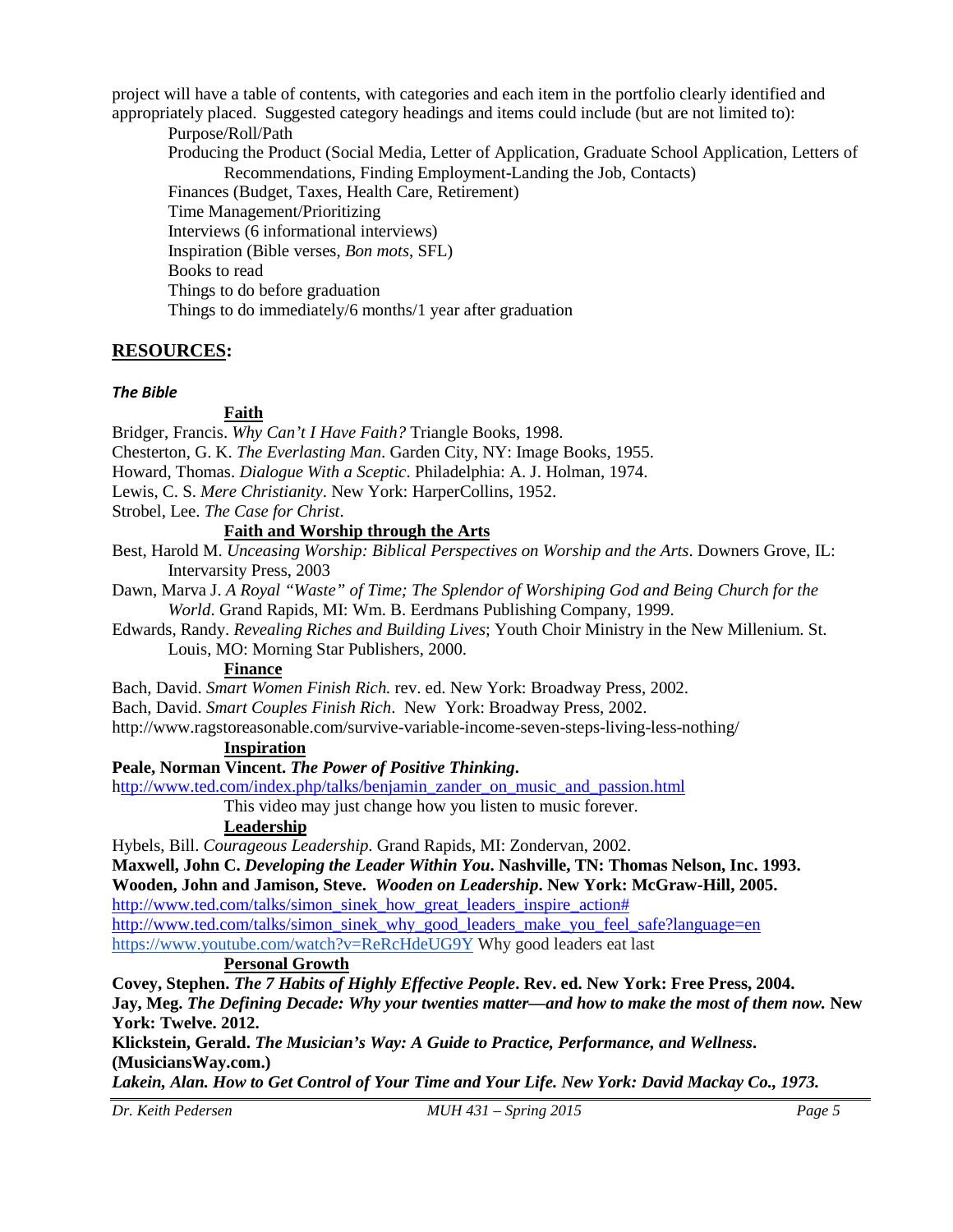Powell, John*. Fully Human, Fully Alive: a New Life through a New Vision*. Niles, IL: Argus Communications, 1976.

**Williams Brown, Kelly.** *Adulting.* **New York: Grand Central Publishing. 2013.** *(Incredibly detailed, useful, and witty steps and advice, but the writing is vulgar and values espoused are not always necessarily Biblical.)*

#### **Relationships**

**Hendrix, Harville, and Hunt, Helen.** *Getting the Love You Want***. Rev. ed. New York: Holt Paperback, 2008.**

Conway, Jim. *Men in Midlife Crisis*. Rev. ed. Victor Books: Colorado Springs, CO, 1997.

#### NEW GROVE DICTIONARY OF MUSIC AND MUSICIANS

[http://www.pointloma.edu/RyanLibrary/Databases\\_\\_Find\\_Articles\\_.htm](http://www.pointloma.edu/RyanLibrary/Databases__Find_Articles_.htm)

. "Grove Music Online" (you must click the red text first if you are accessing from outside the library). Better yet, check out the volumes at the library (great pictures).

[http://w3.rz~berlin.mpg.de/cmp/classmus.html](http://w3.rz%7Eberlin.mpg.de/cmp/classmus.html) - a site for biographical information that has been extrapolated from the New Grove Dictionary*.*

[http://www.jsbach.org](http://www.jsbach.org/) - a wonderful site on Bach. High quality site – the best on any composer.

#### **Movies about Composers/Musicians**

While not always factually accurate (it is Hollywood, after all), these movies can often give a wonderful sense of the life, cultural context, and especially the music of these composers in a way that brings to life these remarkable and talented individuals. (I trust our students can discern that, while each film is an artistic portrayal of music and the lives of musicians, not all scenes they contain reflect values espoused by the professor or the university.)

- *Amadeus* (1984), Warner Bros. A fanciful retelling of the life of the most famous prodigy of them all, W A Mozart. Even though the premise of the plot is patently false, this winner of 8 Academy Awards beautifully and spectacularly captures the spirit and feel of the Classical era and its music.
- *Immortal Beloved* (1994), Columbia Pictures. The search for an anonymous "Immortal Beloved" tells some of the story of the personal challenges of the adult life of the most colossal figure in classical music, Ludwig von Beethoven.
- *Impromptu* (1991), Sovereign Pictures. A Hollywood version of the very real romantic relationship between the female writer George Sand and the master of the piano, Frederic Chopin.
- *Tous les matins du monde* (1991), Koch-Lorber Films. Perhaps the most achingly beautiful film about music I have ever seen, using the sound of the viola da gamba to explore different kinds of relationships, from romantic to professional to mentor. If this doesn't convince you Baroque music is about emotions, nothing will. Don't let the French subtitles scare you away.